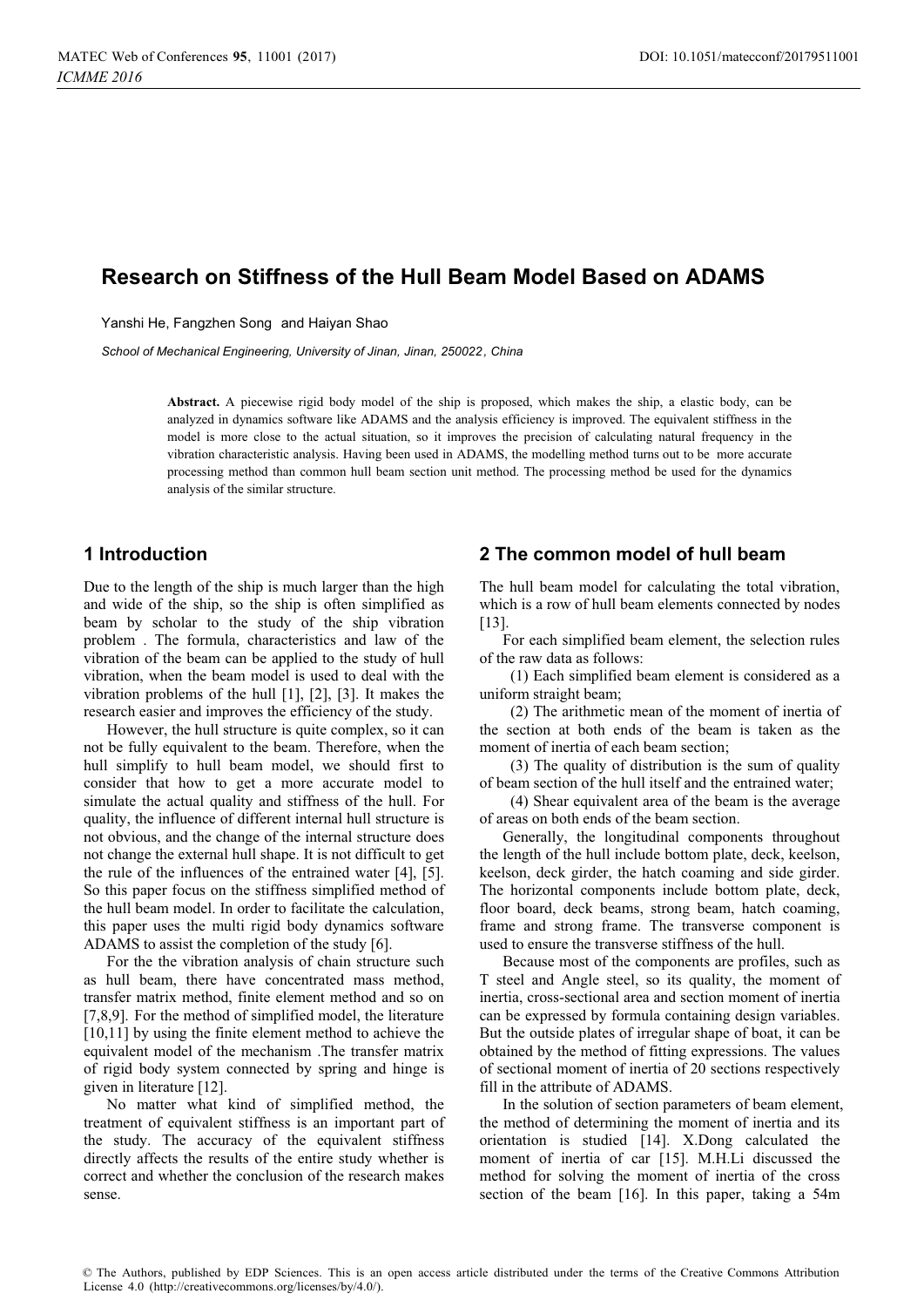motor cargo ship as an example, the moment of inertia of each beam element is processed. Results are shown in table  $1~-3$ :

| <b>Num</b>                    | Iz(mm4)          | Num | Iz(mm4)          |
|-------------------------------|------------------|-----|------------------|
|                               | 22454743151558.6 | 11  | 2997200615982.70 |
| $\mathfrak{D}_{\mathfrak{p}}$ | 2969455466352.32 | 12  | 2997200615982.70 |
| 3                             | 3604974664103.87 | 13  | 2997200615982.70 |
| 4                             | 3223314900104.67 | 14  | 2997200615982.70 |
| 5                             | 3214244418809.15 | 15  | 2997200615982.70 |
| 6                             | 2997200615982.70 | 16  | 2997200615982.70 |
| 7                             | 2997200615982.70 | 17  | 4608184785593.97 |
| 8                             | 2997200615982.70 | 18  | 4340550638466.67 |
| 9                             | 2997200615982.70 | 19  | 1836116886963.17 |
| 10                            | 2997200615982.70 | 20  | 537280338616.40  |

**Table 1.** Sectional moment of inertia of z axis.

**Table 2.** Sectional moment of inertia of x axis.

| Num | Ix(mm4)          | <b>Num</b> | Ix(mm4)          |
|-----|------------------|------------|------------------|
|     | 422242667234.485 | 11         | 503839201896.855 |
| 2   | 638843182766.61  | 12         | 503839201896.855 |
| 3   | 913628593998.18  | 13         | 503839201896.855 |
| 4   | 875216217617.815 | 14         | 503839201896.855 |
| 5   | 746077934134.25  | 15         | 503839201896.855 |
| 6   | 503839201896.855 | 16         | 503839201896.855 |
|     | 503839201896.855 | 17         | 882628554523.155 |
| 8   | 503839201896.855 | 18         | 1003557535370.02 |
| 9   | 503839201896.855 | 19         | 514515258500.11  |
|     | 503839201896.855 | 20         | 136034778370.385 |

**Table 3.** Sectional moment of inertia of y axis.

| Num | Iy(mm4)          | <b>Num</b> | Iy(mm4)          |
|-----|------------------|------------|------------------|
|     | 2232500484325.1  | 11         | 2493361414085.7  |
| 2   | 2330614418775.88 | 12         | 2493361414085.7  |
| 3   | 2691348205294.77 | 13         | 2493361414085.7  |
| 4   | 2348098682486.42 | 14         | 2493361414085.7  |
| 5   | 2468166484674.42 | 15         | 2493361414085.7  |
| 6   | 2493361414085.7  | 16         | 2493361414085.7  |
| 7   | 2493361414085.7  | 17         | 3725563864677.87 |
| 8   | 2493361414085.7  | 18         | 2229275264407.74 |
| 9   | 2493361414085.7  | 19         | 1321601628467.21 |
| 10  | 2493361414085.7  | 20         | 401245560250.7   |

Multi-rigid-body piecewise model is established in ADAMS, which is connected by beam elements. The beam model of the hull as shown in Fig. 1.



**Figure 1.** The model of Section beam element in ADAMS.

 Results of natural frequency of the hull beam model are obtained by running the program. The error of the results and the actual natural frequency are shown in Table 4.

| Actual natural<br>frequence (Hz) | <b>Beam model</b><br>results (Hz) | error%  |
|----------------------------------|-----------------------------------|---------|
| 0.9953                           | 1.125                             | 13.0312 |
| 1.3108                           | 1.5176                            | 15.7766 |
| 2.1445                           | 2.634                             | 22.8258 |
| 3.1305                           | 3.8821                            | 24.0089 |
| 3.3807                           | 4.3479                            | 28.6095 |
| 3.5282                           | 4.6523                            | 31.8604 |
| 3.7679                           | 4.9875                            | 32.3682 |
| 4.3084                           | 5.7787                            | 34.1264 |
| 4.8068                           | 6.4879                            | 34.9734 |
| 5.559                            | 7.5946                            | 36.6181 |

Table 4. Sectional moment of inertia of y axis...

 As can be seen from the results, the error of hull simplified by this way is great.

#### **3 The processing of Lateral stiffness**

The simplified model of the hull beam by the former way ignores the effect of the transverse components to hull stiffness. When calculate the section, transverse components such as transverse beam and ribs in the two sections of the beam are often not cut, after division of beam element. The results calculated show that the stiffness of section inertia moment will be much smaller than the actual stiffness of sectional inertia moment. And even if either cross sections or one of them is on the transverse components, the calculated results and the actual situation still differs a lot. The stiffness of the frame structure with vertical and horizontal cross is different from that of the solid structure.

So the method of calculation of section moment of inertia of y axis should be different from the x and z axis.

The method of calculation of the x and z axis remains the same, another method is chosen for y axis [17]. For any section of hull, sectional modulus can be

*m*

$$
W = \frac{Z}{G} \tag{1}
$$

$$
I_{y} = W \times y_{\text{max}} = \frac{Z \times y_{\text{max}}}{G}
$$
 (2)

$$
Z = \sum_{i=1}^{n} \Big[ T_{Y_i} (H_{U_i} - H_{Di})^3 / 12
$$
  
+ $T_{Y_i} (H_{U_i} - H_{Di}) ((H_{U_i} + H_{Di}) / 2 - G)^2 \Big] N_{Y_i}$ 

$$
+\sum_{i=1}^{m}T_{X_i}L_{X_i}(X_i-G)^2N_{X_i}
$$
 (3)

$$
G = \frac{\sum_{i=1}^{m} T_{x} L_{x} X_{i} N_{x}}{\sum_{i=1}^{m} T_{x} L_{x} N_{x} + \sum_{i=1}^{n} T_{n} (H_{U_{i}} - H_{D_{i}}) N_{n}}
$$

$$
+ \frac{\sum_{i=1}^{n} T_{Y_{i}} (H_{U_{i}} - H_{D_{i}}) (H_{U_{i}} + H_{D_{i}}) / 2 N_{n}}{\sum_{i=1}^{m} T_{x} L_{x_{i}} N_{x_{i}} + \sum_{i=1}^{n} T_{n} (H_{U_{i}} - H_{D_{i}}) N_{n}}
$$
(4)

in the formula.

expressed as: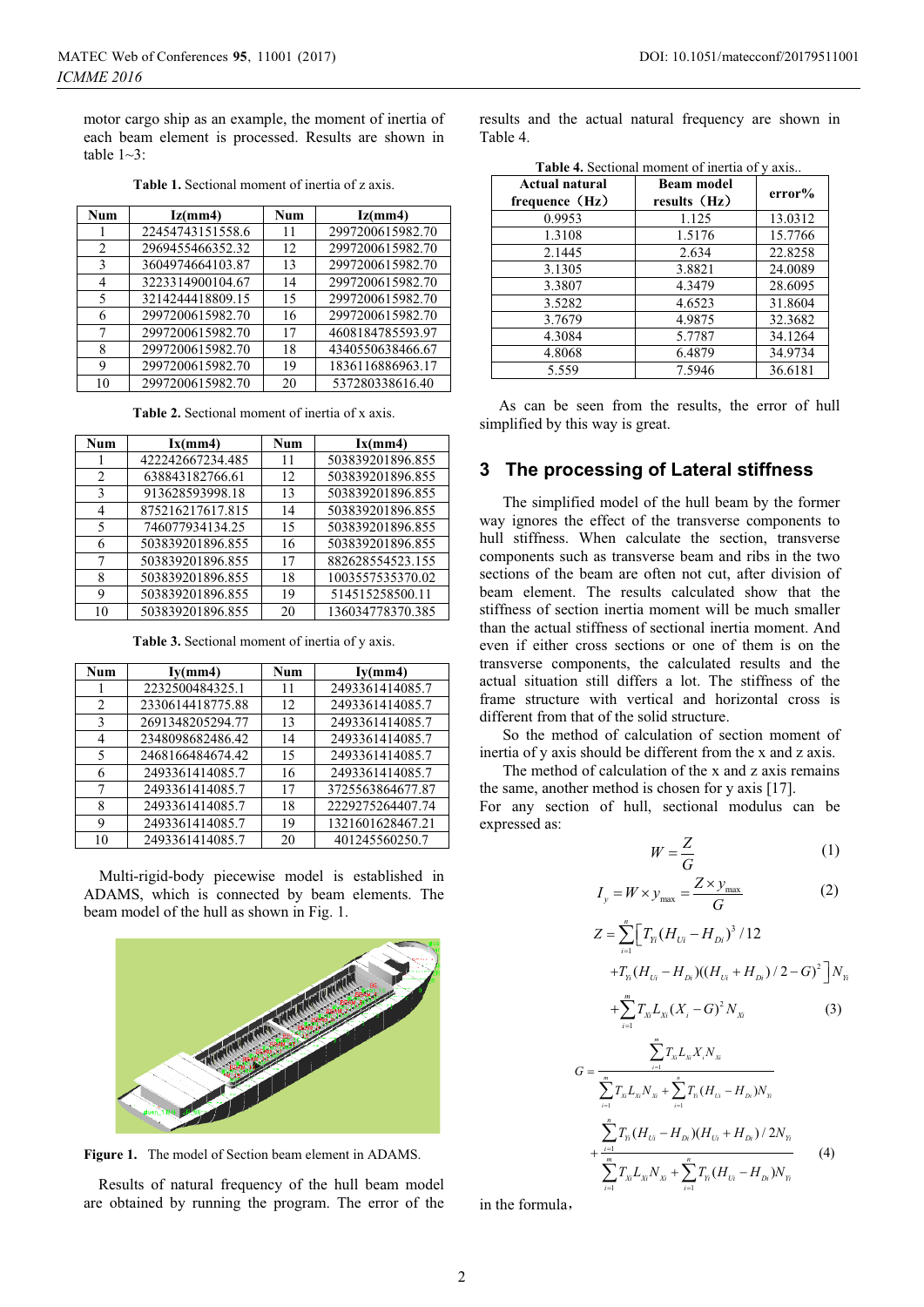$G$  —the height from the neutral axis to the base plate when cross section is in linear elastic range, m;

 $T_{Xi}$ — The thickness of the class I components in the horizontal direction, mm;

 $L_X$  —the length of the components of I class in the horizontal direction, m;

 $X_i$ —the height from the components of I class to the base plate, m;

 $N_{X_i}$ —the number of the components of I class in the horizontal direction;

 $T_{y_i}$ —the thickness of the components of I class in the vertical direction, mm;

 $H_{U_i}$ ,  $H_{Di}$  —the height from both ends of the components of I class to the base plate, m;

 $N_{Y_i}$ —the number of the components of I class in the vertical direction;

m—the number kinds of horizontal components;

n—the number kinds of vertical components;

In order to achieve the purpose of high efficiency and simple, the program is prepared to calculate:

 $\gg$ syms tx1 tx2 tx3 tx4 tx5 tx6 lx1 lx2 lx3 lx4 lx5 lx6 x1 x2 x3 x4 x5 x6 nx1 nx2 nx3 nx4 nx5 nx6 ty1 ty2 ty3 ty4 ny1 ny2 ny3 ny4 hu1 hu2 hu3 hu4 hd1 hd2 hd3 hd4;

 $>>$ G=(tx1\*lx1\*x1\*nx1+tx2\*lx2\*x2\*nx2+tx3\*lx3\*x3 \*nx3+tx4\*lx4\*x4\*nx4+tx5\*lx5\*x5\*nx5+tx6\*lx6\*x6\*nx 6+ty1\*(hu1-hd1)\*(hu1+hd1)/2/ny1+ty2\*(hu2 hd2)\*(hu2+hd2)/2/ny2+ty3\*(hu3 hd3)\*(hu3+hd3)/2/ny3+ty4\*(hu4 hd4)\*(hu4+hd4)/2/ny4)/(tx1\*lx1\*nx1+tx2\*lx2\*nx2+tx3\* lx3\*nx3+tx4\*lx4\*nx4+tx5\*lx5\*nx5+tx6\*lx6\*nx6+ty1\*( hu1-hd1)\*ny1+ty2\*(hu2-hd2)\*ny2+ty3\*(hu3-

hd3)\*ny3+ty4\*(hu4-hd4)\*ny4); >>Z=tx1\*lx1\*(x1-G)^2\*nx1+tx2\*lx2\*(x2-G)^2\*nx2+tx3\*lx3\*(x3-G)^2\*nx3+tx4\*lx4\*(x4-G)^2\*nx4+tx5\*lx5\*(x5-G)^2\*nx5+tx6\*lx6\*(x6-G $^2$ \*nx6+(ty1\*(hu1-hd1)^3/12+ty1\*(hu1hd1)\*((hu1+hd1)/2-G)^2)\*ny1+(ty2\*(hu2 hd2)^3/12+ty2\*(hu2-hd2)\*((hu2+hd2)/2- G $^{\circ}$ 2)\*ny2+(ty3\*(hu3-hd3)^3/12+ty3\*(hu3hd3)\*((hu3+hd3)/2-G)^2)\*ny3+(ty4\*(hu4 hd4)^3/12+ty4\*(hu4-hd4)\*((hu4+hd4)/2-G)^2)\*ny4;  $>>$  W=Z/G;

 Set the section moment of inertia of y axis after integration into the attributes of the software ADAMS, calculating along with the data of the x, z axis. Results as shown in table 5:

**Table 5.** beam model results of sectional moment of inertia of y axis after changed and the error of the actual natural frequency

| <b>Actual natural</b><br>frequence (Hz) | <b>Beam model</b><br>results (Hz) | error% |
|-----------------------------------------|-----------------------------------|--------|
| 0.9953                                  | 1.0252                            | 3.0041 |
| 1.3108                                  | 1.3626                            | 3.9518 |
| 2.1445                                  | 2.2313                            | 4.0476 |
| 3.1305                                  | 3.2576                            | 4.0601 |
| 3.3807                                  | 3.5724                            | 5.6704 |
| 3.5282                                  | 3.7588                            | 6.5359 |
| 3.7679                                  | 4.0731                            | 81     |

| DOI: 10.1051/matecconf/20179511001 |  |
|------------------------------------|--|
|                                    |  |

| 4.3084 | 4.8248 | 11.9859 |
|--------|--------|---------|
| 4.8068 | 5.4389 | 13.1501 |
| 5.559  | 6.6472 | 19.5755 |

 From the data table can be seen, after changing the Y axis cross section moment of inertia calculation method, the accuracy of the results increased about 10 percentage points.

### **4 The processing of other special parts**

When faced with ship with large opening, the ship is extremely prone to torsional deformation [18]. When the torsion occurs, the accuracy of simplified stiffness of Z axis is very important. It needs to make corresponding changes to calculate sectional moment of inertia of the z axis.

For analysis of hull torsion, the hull must be looked as thin-walled beam, deck and the outer plate as thin wall of hollow beam [19]. When the hull of the deck with a long opening has torsional deformation, section torsional moment of inertia:

$$
I_z = \frac{1}{3}(Bt_b^3 + 2Dt_s^2 + 2Ct_d^3)
$$
 (5)

in formula,

B—The actual width of the hull, m;

D—The actual depth of the hull, m;

C—The width of the deck plate, m;

 $t<sub>b</sub>$  —The thickness of bottom plate, mm;

 $t_s$ —The thickness of side plate, mm;

 $t_d$ —The thickness of deck plate, mm.

 This paper studied 54 m mobile carrier with the large opening, so the processing opening of section moment of inertia is considered.

After the sectional moment of inertia reprocessed and running in ADAMS, the results are as shown in table 6:

**Table 6.** beam model results of sectional moment of inertia of z axis after changed and the error of the actual natural frequency

| Actual natural<br>frequence (Hz) | <b>Beam model</b><br>results (Hz) | error%  |
|----------------------------------|-----------------------------------|---------|
| 0.9953                           | 1.0157                            | 2.0496  |
| 1.3108                           | 1.3514                            | 3.0973  |
| 2.1445                           | 2.2171                            | 3.3854  |
| 3.1305                           | 3.2393                            | 3.4755  |
| 3.3807                           | 3.4565                            | 2.2421  |
| 3.5282                           | 3.6681                            | 3.9652  |
| Actual natural<br>frequence (Hz) | <b>Beam model</b><br>results (Hz) | error%  |
| 3.7679                           | 3.9753                            | 5.5044  |
| 4.3084                           | 4.6149                            | 7.114   |
| 4.8068                           | 5.2466                            | 9.1495  |
| 5.559                            | 6.2308                            | 12.0849 |

 It is can be seen from the results that after the processing changed, the accuracy of the sectional moment of inertia improves again. All the results of beam model and the error with actual natural frequency are all